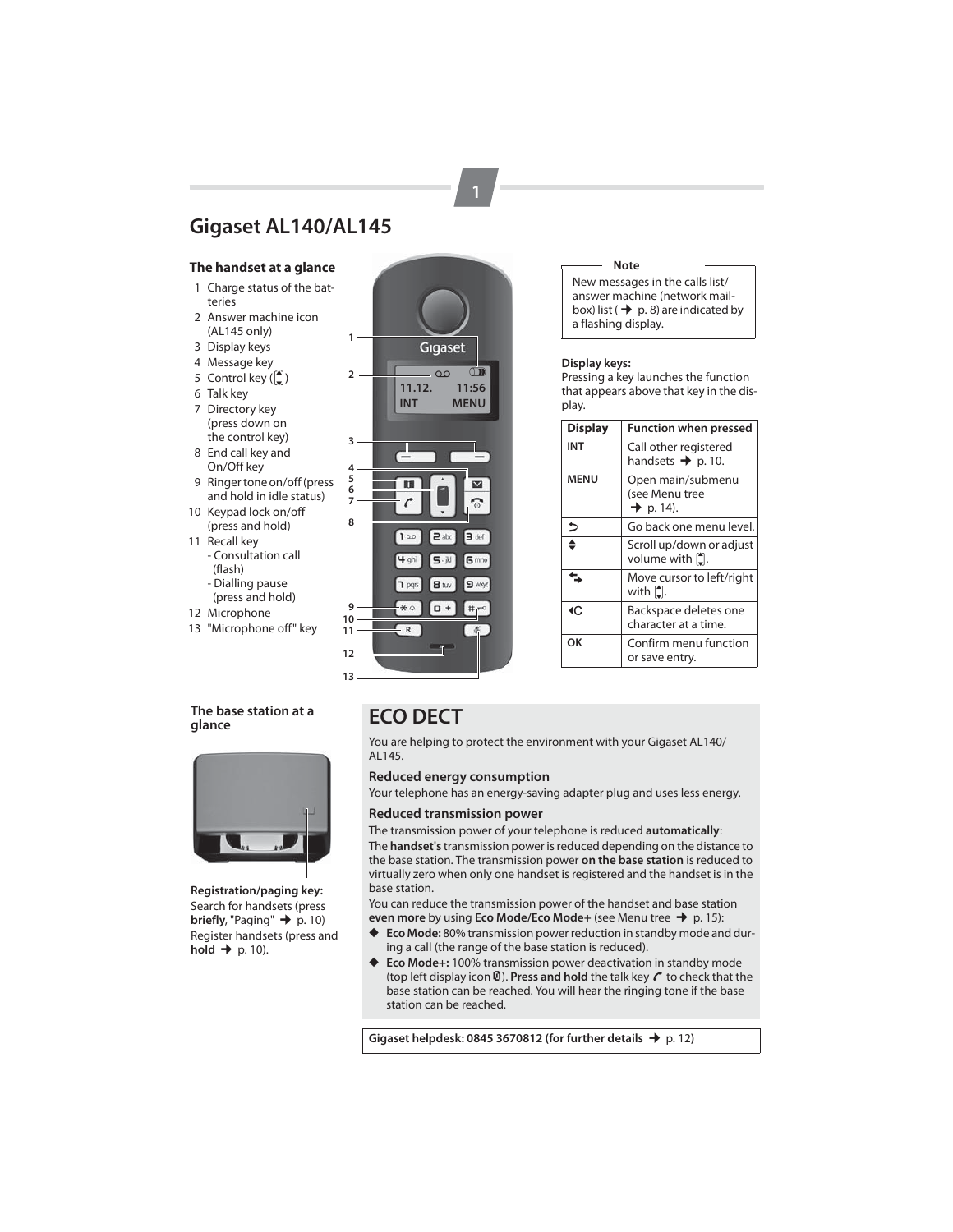# **Safety precautions**

Read this user guide and the safety precautions carefully before use. Explain their contents and the potential hazards associated with using the telephone to your children.

Only use **the mains unit supplied**.



# Fit only the **recommended, rechargeable<br><b>batteries ( →** p. 12), i.e. never use a conventional<br>(non-rechargeable) battery or other battery types as this could result in significant health risks and



The operation of medical appliances may be affected. Be aware of the technical conditions in your particular environment, e.g. doctor's surgery.



Do not hold the rear of the handset to your ear when it is ringing. Otherwise you risk serious and permanent damage to your hearing. The handset may cause an unpleasant humming noise in hearing aids.



Do not install the phone in a bathroom or shower room. The handset and base station are not splashproof.

Do not use your phone in environments with a potential explosion hazard, e.g. paint shops.



If you give your Gigaset to someone else, make sure you also give them the user guide.



Please remove faulty base stations from use or have them repaired by our service, as they could interfere with other wireless services.

#### **Disposal**

Batteries should not be disposed of in general household waste. Observe the local waste dis-posal regulations, details of which can be obtained from your local authority or the dealer you pur-

chased the product from. All electrical and electronic equipment must be

disposed of separately from general household waste using the sites designated by local authorities.

If a product displays this symbol of a crossed-out rubbish bin, the product is subject to European Directive 2002/96/EC.

The appropriate disposal and separate collection of used equipment serve to prevent potential harm to the environment and to health. They are a precondition for the re-use and recycling of used electrical and electronic equipment. For further information on disposing of your used equipment, please contact your local authority, your refuse collection service or the dealer you purchased the product from.

Emergency numbers cannot be dialled if the keypad lock (¢ p. 1) is activated! Not all of the functions described in this user guide are avail-

able in all countries.

# **Care**

**2**

Wipe the base station, charging cradle and handset with a **damp** cloth (do not use solvent) or an antistatic cloth.

**Never** use a dry cloth. This can cause static.

# **Contact with liquid !**

If the handset has come into contact with liquid:

- 1. **Switch off the handset and remove the battery pack immediately**.
- 2. Allow the liquid to drain from the handset.
- 3. Pat all parts dry, then place the handset with the battery compartment open and the keypad facing down in a dry, warm place **for at least 72 hours** (**not** in a microwave, oven etc.).
- **4. Do not switch on the handset again until it is completely dry.**

When it has fully dried out, you will normally be able to use it again.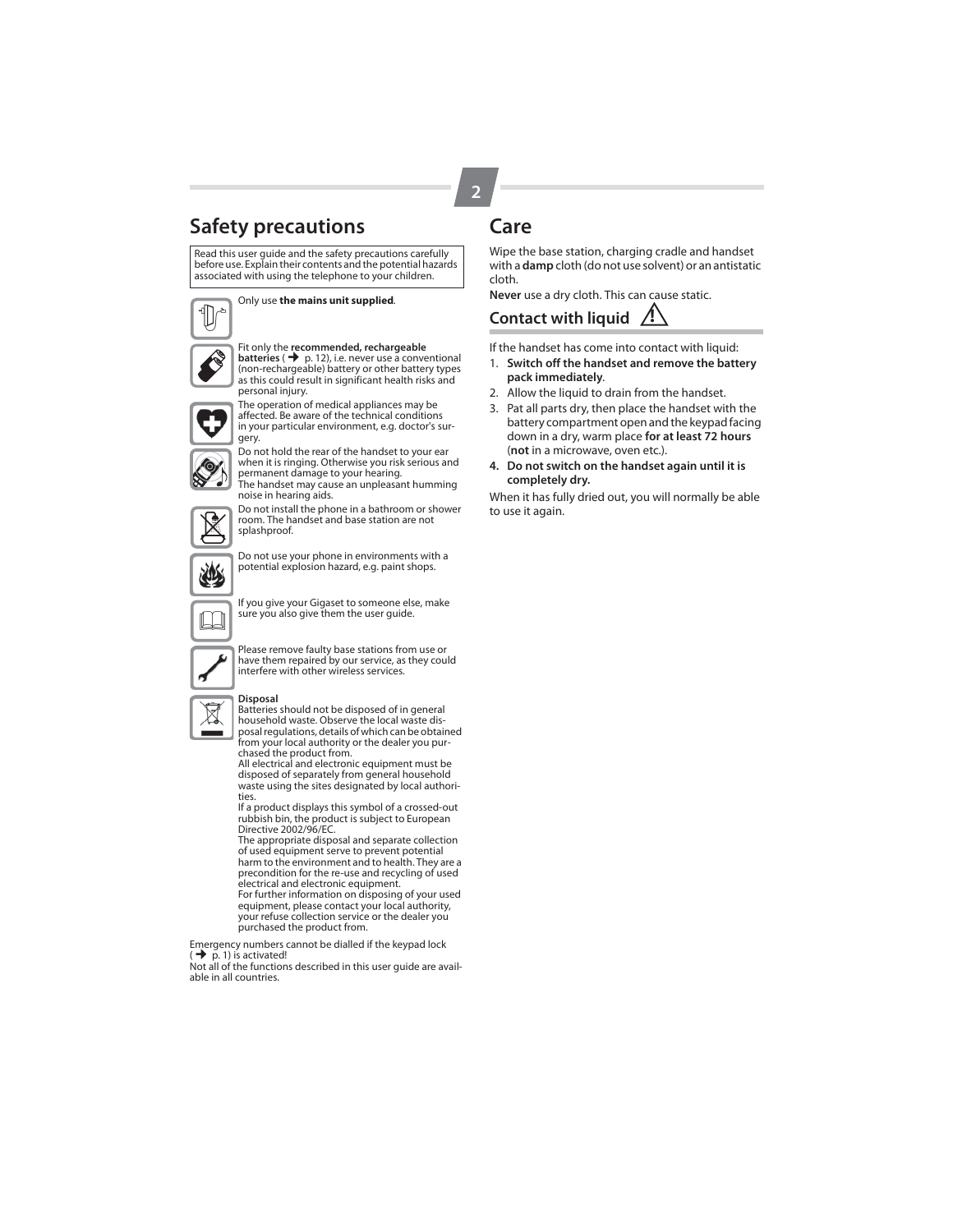# **First steps**

## **Check the pack contents**

- ◆ One Gigaset AL140/AL145 base station,
- ◆ one mains adapter,
- ◆ one Gigaset AL14H handset,
- ◆ one phone cord,
- ◆ one battery pack,
- ◆ one battery cover,
- ◆ one user guide.

If you have purchased a **model with multiple handsets**, the package should contain one battery pack, a battery cover and a charging cradle with mains adapter for each additional handset.

## **Setting up the base station and charging cradle (if included)**

The base station and charging cradle are designed for use in enclosed dry rooms with a temperature range of +5 °C to +45 °C.

▶ Set up the base station at a central location on a flat, non-slip surface in your house or apartment.

#### **Please note** Pay attention to the range of the base station.

This is up to 300 m in unobstructed outdoor areas and up to 50 m inside buildings. The range is reduced when Eco Mode is activated ( $\rightarrow$  p. 15).

The phone's feet do not usually leave any marks on surfaces. However, due to the multitude of different varnishes and polishes used on today's furnishings, the occurrence of marks on the surfaces cannot be completely ruled out.

You can also mount the base station and charging cradle on the wall.

**Please note:** 

- ◆ Never expose the telephone to the influence of heat sources, direct sunlight or other electrical devices.
- ◆ Protect your Gigaset from moisture, dust, corrosive liquids and vapours.

## **Connecting the base station**

- **First** connect the mains adapter 1.
- Then connect the telephone jack 2 and insert the cables into the cable ducts.

#### **Please note:**

- ◆ The mains adapter must **always be connected**, as the phone will not operate without mains connection.
- ◆ Only use the mains adapter and phone cord **supplied**. Pin connections on telephone cables can vary.

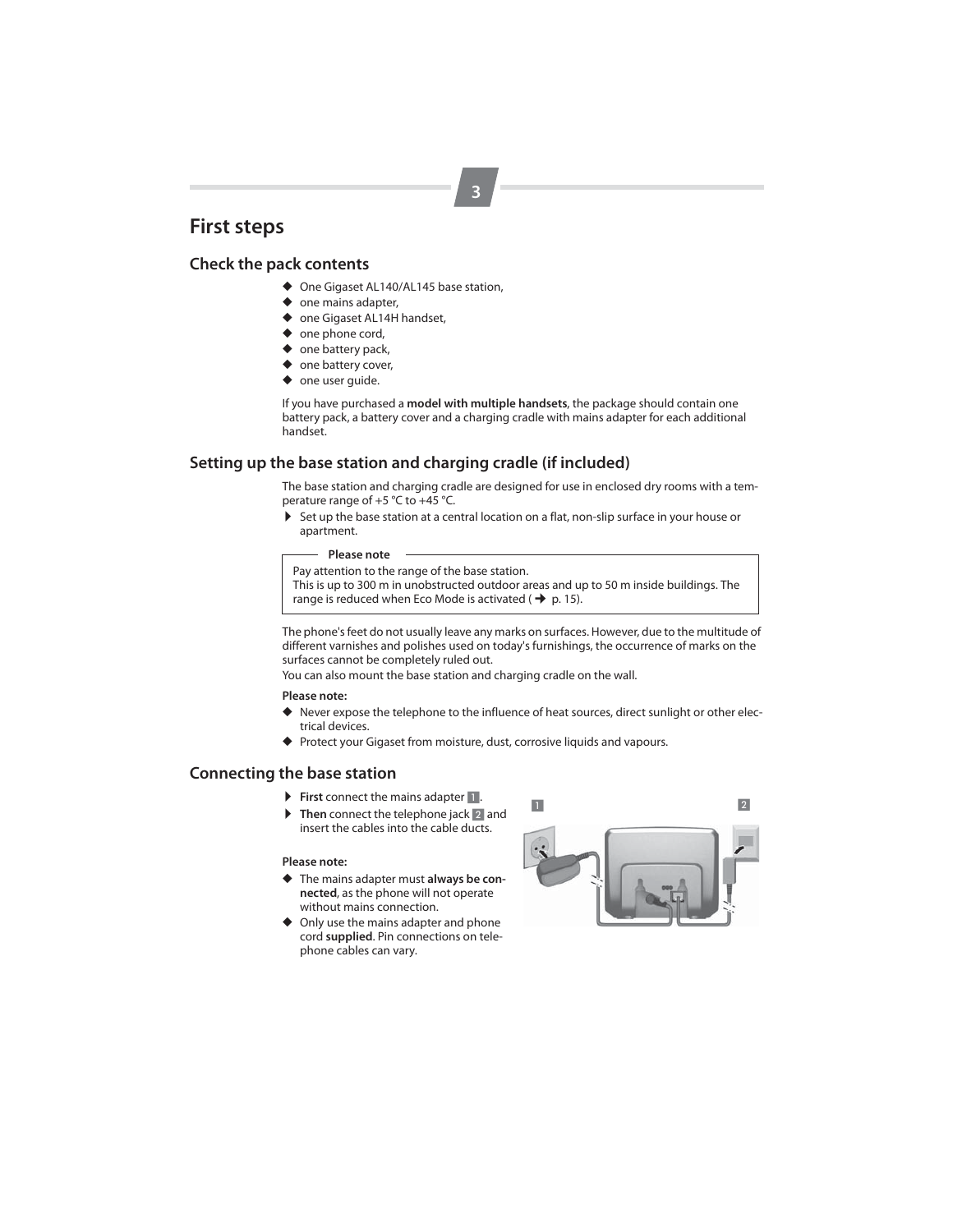

## **Connecting the charging cradle (if included)**



- ▶ Connect the flat plug from the power supply 1.  $\blacktriangleright$  Plug the mains adapter into the plug socket  $\sqrt{2}$ .
- 

If you need to disconnect the plug from the charging cradle, press the release button 1 and disconnect the plug 2.



## **Setting up the handset for use**



The display is protected by a plastic film. **Please remove the protective film!**

### **Inserting the battery pack and closing the battery cover**

#### **Warning**

- ◆ Place the battery leads in the lead guides so that the battery cover cannot catch on leads and damage them when it is closed.
- ◆ Use only the rechargeable **battery pack** recommended by Gigaset Communications GmbH  $(\rightarrow p. 12)$ , i.e. never use a conventional (non-rechargeable) battery pack as this could result in significant health risks and personal injury. For example, the battery pack could explode. The phone could also malfunction or be damaged as a result of using batteries that are not of the recommended type.
- $\blacktriangleright$  Insert the plug into the socket as shown in the enlarged view.
- Insert the battery pack.<br>
Insert the leads in the leads
- Place the leads in the lead guides.



 $\blacktriangleright$  Place the cover on the battery compartment as shown in the diagram, then push it up until it clicks into position.

If you need to open the battery cover, for instance to replace the batteries:

Press down on the battery cover below its upper end and slide the cover down.

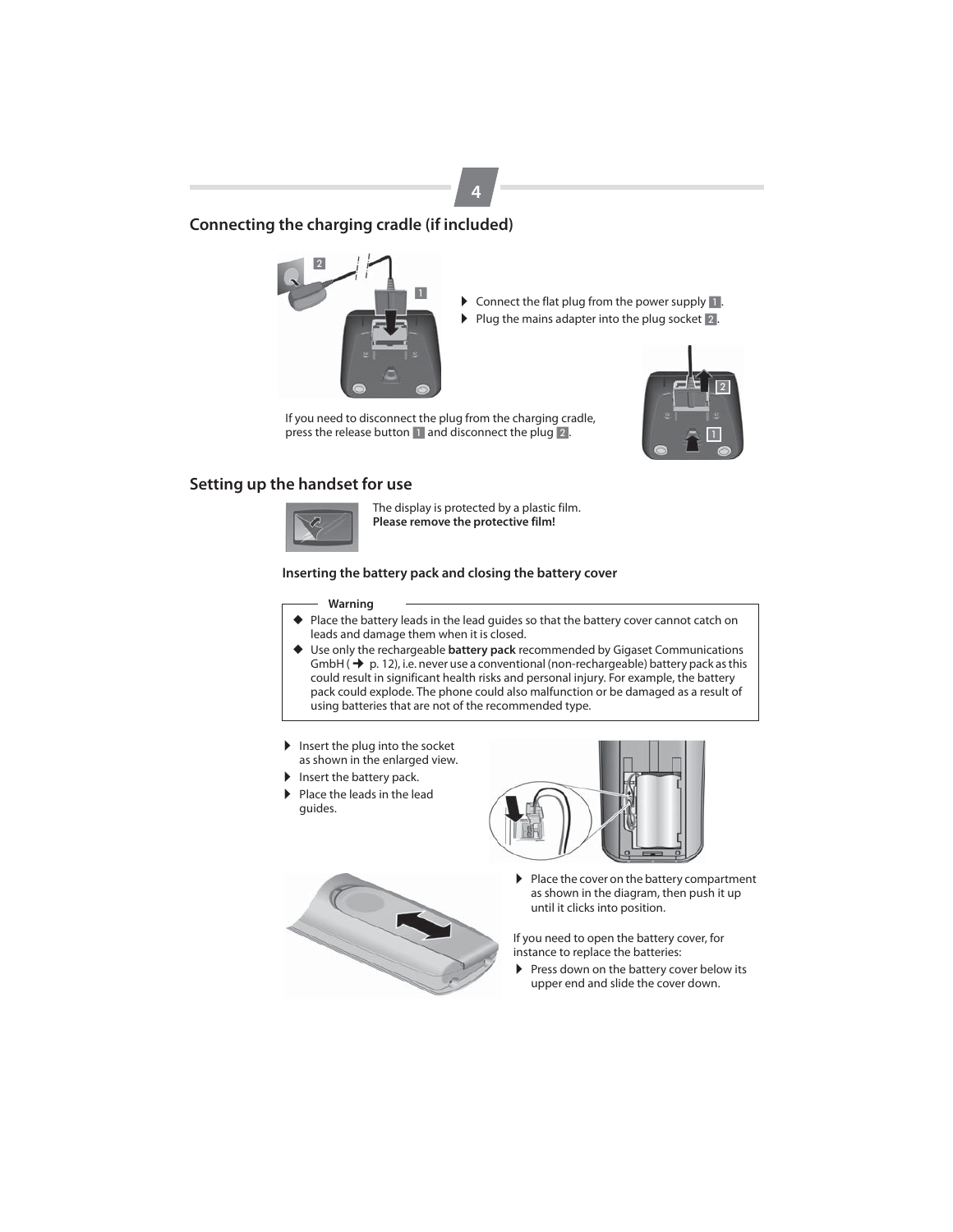## **Placing the handset in the base/charging cradle**

▶ Place the handset in the base/charging cradle with its **display facing forward**.

Each handset is registered with the base at the factory. You do not need to complete a registration. If you wish to use your handset with a different base or use further handsets with your base, you will have to register the handset manually ( $\rightarrow$  p. 10).

To charge the batteries, leave the handset in the base/charging cradle.

### **Please note**

Only place the handset in the base/charging cradle that is intended for it.

#### **Initial charging and discharging of the batteries**

The correct charge level can only be displayed if the batteries are first fully charged **and** discharged.



### **Please note**

- ◆ After the first battery charge **and** discharge you may replace your handset in the base/ charging cradle after every call.
- ◆ Always repeat the charging and discharging procedure if you remove the batteries from the handset and reinsert them.
- The batteries may warm up during charging. This is not dangerous.
- ◆ After a while, the charge capacity of the batteries will decrease for technical reasons.

### **Setting the date and time**

Set the date and time so that the correct date and time can be assigned to incoming calls, and so that the alarm can be used.

## **MENU** ¢ **Settings** ¢ **OK** ¢ **Date/Time** ¢ **OK**

- $\rightarrow$  Date:  $\rightarrow$  <sup>1</sup> (enter the day, month and year in 6-digit format)  $\rightarrow$  OK
- $\rightarrow$  Time:  $\rightarrow$  <sup>[1</sup>] (enter hours and minutes in 4-digit format)  $\rightarrow$  OK (display message: Saved)
- $\rightarrow \infty$  (press and **hold** to return to idle status)

#### **Please note**

When entering the time and date, you can move the position of an entry to the left or right by pressing the control button up or down.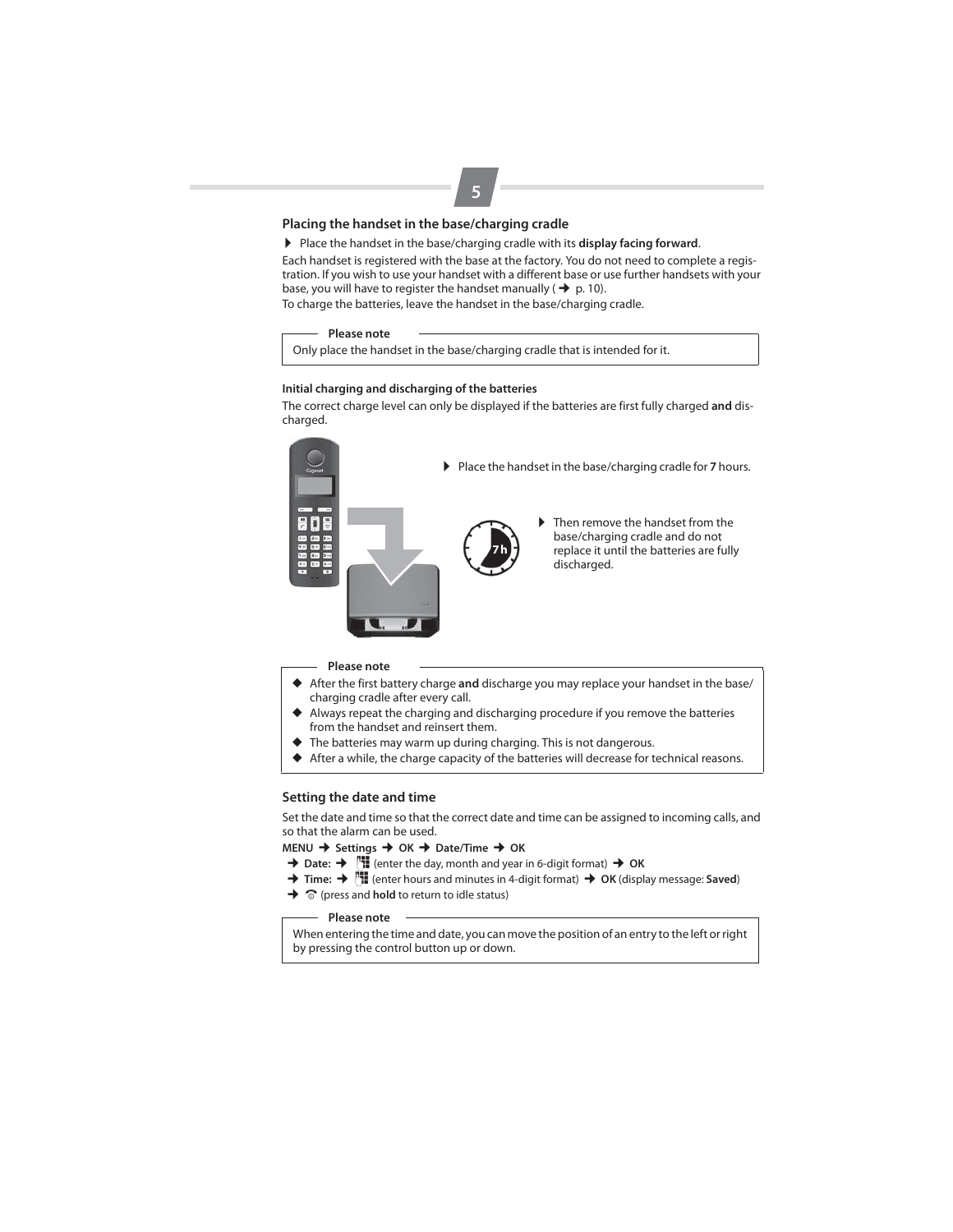## **Display in idle status**

Once the phone is registered and the time set, the idle display is shown as in this example.

Charge status of the batteries:

- $\circledcirc$   $\circledcirc$   $\circledcirc$   $\circledcirc$  (flat to full)
- $\circ$  flashes: batteries almost flat
- **D D m** flashes: charging

If more than one handset is registered to the base station, the internal handset number appears in the top left of the display, e.g. 2.

If **Eco Mode**+ ( $\rightarrow$  p. 15) is activated, the  $\overline{w}$  icon is displayed in the top left.

If the answer machine is activated (AL145), the answer machine icon  $\infty$  will be displayed in the header. Your answer machine is set with a pre-recorded announcement.

## **Activating/deactivating the handset**

Press and **hold** the  $\widehat{\circ}$  key to activate or deactivate the handset.

If you place a deactivated handset in the base station or charging cradle, it will automatically activate.

## **Your phone is now ready for use.**

If you have any questions about using your phone, please read the tips on troubleshooting ("Questions and answers"  $\rightarrow$  p. 12) or contact our Customer Care team  $\rightarrow$  p. 12.

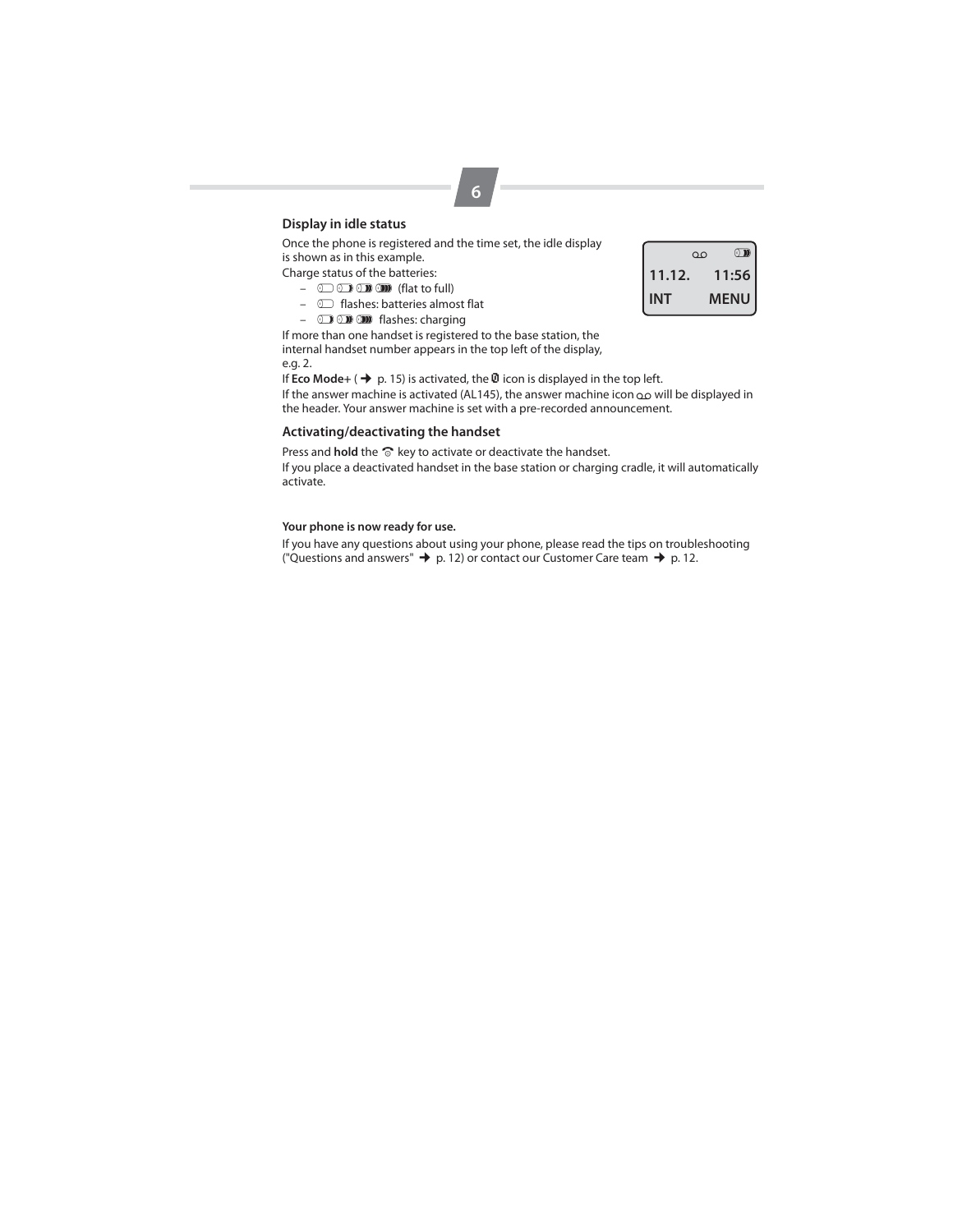# **Making calls**

## **Making external calls and ending calls**

External calls are calls using the public telephone network.

 $\Box$  (Enter the phone number) →  $\prime$ .

The phone number is dialled. (Or you can **first** press and **hold**  $\mathcal{C}$  [dial tone] and then enter the number.) During the call you can adjust the earpiece volume using  $\left\lfloor \bullet \right\rfloor$  and set the volume with  $\left\lfloor \bullet \right\rfloor$ .

**End the call/cancel dialling:**

Press the end call key  $\widehat{\infty}$ .

You can automatically insert a network provider dialling code before any phone number (see Menu tree "Preselection"  $\rightarrow$  p. 15).

## **Accepting a call**

The handset indicates an incoming call by ringing and by a display on the screen.

Press the talk key  $\mathcal C$  to accept the call.

When **Auto Answer** is activated (see Menu tree  $\rightarrow$  p. 15), simply remove the handset from the base station/charging cradle.

In idle status, use  $\left( \bullet \right)$  to activate the menu for setting the call volume and use  $\left[ \bullet \right]$  to set the volume.

## **Calling Line Identification**

When you get a call, the caller's number will be displayed on your handset; the caller's name will be displayed if it is stored in the directory.

### **Preconditions:**

- 1 You have asked your network provider for the caller's number (CLIP) to be displayed on your handset screen.
- 2 The caller has asked the network provider for his number to be identified (CLI).

**KAEY** appears in the display if you have not requested Calling Line Identification, **Withheld** appears if the caller has withheld CLI, and **Unavailable** appears if CLI has not been requested.

## **Muting**

You can mute your handset when making external calls. Your caller can no longer hear you.

Press the "Microphone off" key  $\blacklozenge$  during the call to activate/deactivate the function.

# **Using the directory and lists**

## **Directory**

**7**

To open the directory: press  $\blacksquare$ .

You can save up to /AL145 phone numbers (max. 32 digits) with corresponding names (max. 14 characters). Enter letters/characters  $\rightarrow$  p. 11.

## **Saving the first number in the directory**

- 
- **hu**  $\rightarrow$  New Entry?  $\rightarrow$  OK  $\rightarrow$  <sup>3</sup>H (enter number) → <sup>*[*\*</sup>]] (enter number) → OK</sup>
- $\rightarrow$   $\mathbb{H}$  (enter name)  $\rightarrow$  OK

## **Storing a number in the directory**

- $\uparrow \uparrow$  MENU  $\uparrow \uparrow$  New Entry  $\uparrow \uparrow$  OK<br>  $\uparrow \uparrow$   $\uparrow \uparrow$  (enter number)  $\uparrow \uparrow$  OK
- **<sup>[\*</sup>]** (enter number) → OK
- $\rightarrow$  **H** (enter name)  $\rightarrow$  OK

### **Selecting a directory entry**

Open the directory with  $\blacksquare$ . You have the following options:

- $\blacklozenge$  Use  $\lbrack \stackrel{\blacktriangle}{=} \rbrack$  to scroll through the entries until the required name is selected.
- ◆ Enter the first character of the name and scroll to the entry with  $\left(\frac{1}{2}\right)$ , if required.

### **Dialling with the directory**

 $\blacksquare$   $\rightarrow$   $\lbrack \cdot \rbrack$  (select entry)  $\rightarrow$   $\prime$ 

#### **Using other functions**

## $\blacksquare$   $\rightarrow$   $\lbrack \cdot \rbrack$  (select entry)  $\rightarrow$  MENU

The following functions can be selected with  $\left[ \frac{A}{n} \right]$ :

- **New Entry** Save new phone number. **Show Number** Display the phone number.
- **Use Number** Edit or add to the number. Then dial or use other functions with **MENU**. **Edit Entry** Edit selected entry.

| <b>Delete Entry</b> | Delete selected entry.                                              |
|---------------------|---------------------------------------------------------------------|
| <b>Send Entry</b>   | Send a single entry to another<br>handset ( $\rightarrow$ p. 8).    |
| <b>Delete List</b>  | Delete all directory entries.                                       |
| <b>Send List</b>    | Send the complete list to another<br>handset ( $\rightarrow$ p. 8). |
| <b>Shortcut</b>     | For shortcuts, assign the current<br>entry to a key.                |

## **Using shortcut keys**

You can assign directory entries to the keys 0 and 2–9:

 $\blacksquare$   $\rightarrow$   $\binom{4}{2}$  (select entry)  $\rightarrow$  MENU  $\rightarrow$  Shortcut  $\rightarrow$  OK

→ [H] (press the key you want to assign the entry to)

**To dial**, press and **hold** the required shortcut key.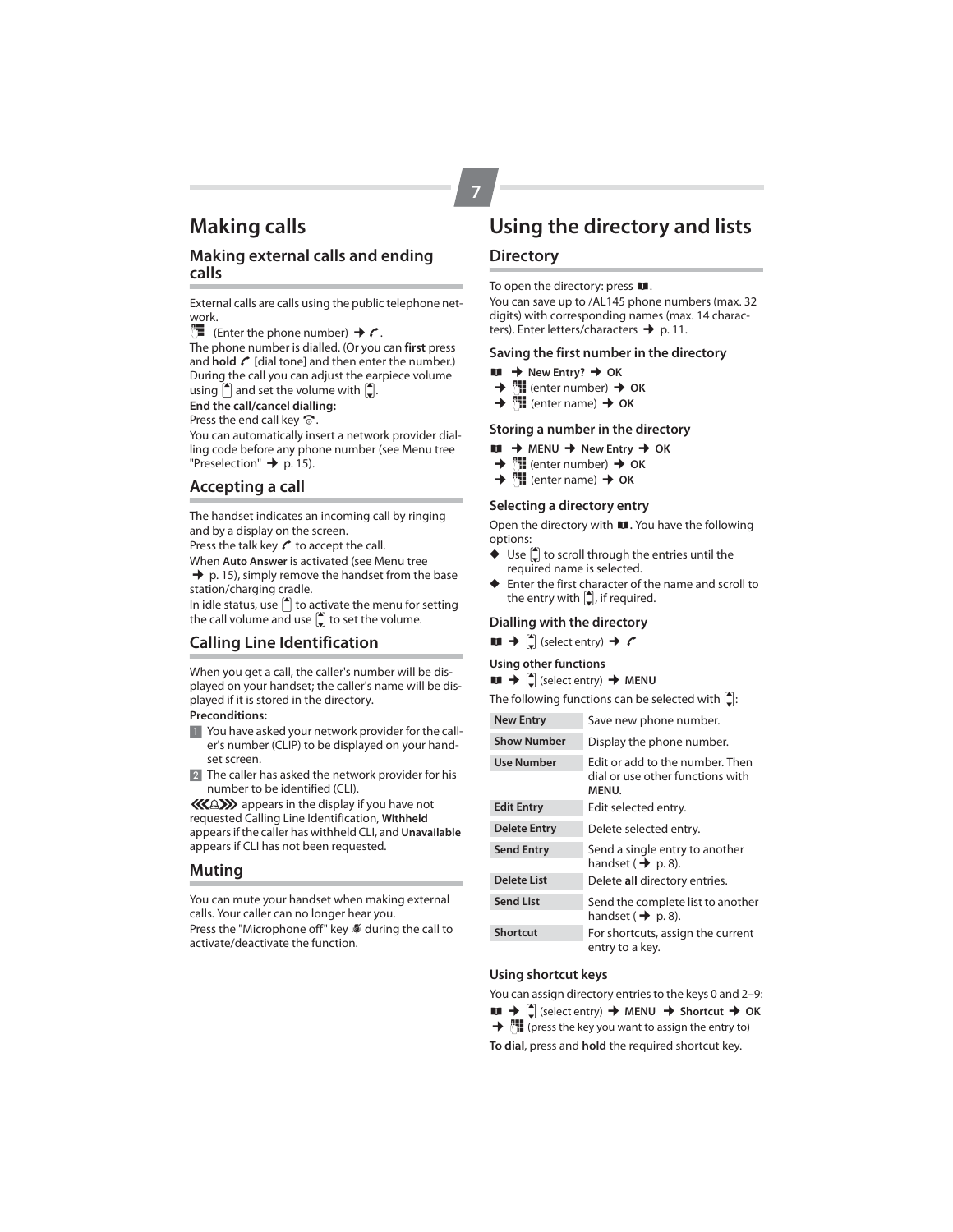## **Sending the directory to another handset Preconditions:**

- ◆ The sending and receiving handsets must both be registered to the same base station.
- ◆ The other handset and the base station can send and receive directory entries.

 $\blacksquare$   $\blacklozenge$  (select entry)  $\blacktriangleright$  MENU  $\blacktriangleright$  Send Entry / **Send List**  $\rightarrow$  **OK**  $\rightarrow$  $\begin{matrix} \bullet \\ \bullet \end{matrix}$  **(enter the internal number of** the receiving handset) **→ OK** 

## **Last number redial list**

This list contains the ten last dialled numbers.

### **Dialling from the last number redial list**

 $\mathcal C$  (press briefly)  $\rightarrow$   $\left(\frac{1}{2}\right)$  (select entry)  $\rightarrow$   $\mathcal C$ 

#### **Managing entries in the last number redial list**

 $\curvearrowleft$  (press briefly)  $\rightarrow$   $\begin{bmatrix} \downarrow \\ \downarrow \end{bmatrix}$  (select entry)  $\rightarrow$  **MENU** 

You can select the following settings:

| <b>Use Number</b>   | Edit or add to the number.<br>Then dial or use other functions<br>with MENU. |
|---------------------|------------------------------------------------------------------------------|
| Copy to Dir.        | Copy an entry to the directory.                                              |
| <b>Delete Entry</b> | Delete selected entry.                                                       |
| <b>Delete List</b>  | Delete all entries.                                                          |

## **Calls list/answer machine (network mailbox) list**

**An advisory tone sounds and the message key flashes** as soon as a **new entry** appears in the calls list/answer machine list. A message appears in the display.

When you press the  $\blacktriangleright$  key, all the lists are displayed. If only one list contains new messages, this will be opened automatically.

#### **Please note:**

If calls are saved in the network mailbox, you will receive a message if the appropriate settings have been made (depending on your network provider).

#### **Calls list**

**Precondition:** CLIP ( $\rightarrow$  p. 7)

Depending on the type of list set, the calls list contains ( $\rightarrow$  p. 15)

- ◆ answered calls
- ◆ missed calls
- ◆ calls recorded by the answer machine (AL145 only)

Depending on the type of list set, all numbers of the last 25 incoming calls are saved or just the missed calls are saved.

#### The calls list is displayed as follows:

Number of new entries + number of old, read entries

### **Open the calls list**

 $\blacktriangleright$  CallsList 01+02 → OK

The last incoming call is displayed. If necessary, use  $\left(\frac{1}{r}\right)$  to select another entry.

## **Using other functions**

 $\left[\begin{array}{c} \bullet \\ \bullet \end{array}\right]$  (select entry)  $\rightarrow$  **MENU** 

| The following functions can be selected with $\vert \hat{\mathbb{L}} \vert$ : |                       |  |  |  |  |  |  |
|-------------------------------------------------------------------------------|-----------------------|--|--|--|--|--|--|
| <b>Delete Entry</b>                                                           | Delete current entry. |  |  |  |  |  |  |

| Copy to Dir.       | Copy an entry to the directory.                                                   |
|--------------------|-----------------------------------------------------------------------------------|
| Date/Time          | Call date and time (if set).                                                      |
| <b>Status</b>      | New Call: new missed call.<br>Old Call: entry already read.<br>Answ.: call taken. |
| <b>Delete List</b> | Warning! All old and new entries<br>will be deleted.                              |

#### **Calling back a caller from the calls list**

 $\blacktriangleright$  **CallsList 01+02 → OK →**  $\left[\begin{matrix} \bullet \\ \bullet \end{matrix}\right]$  **(select entry)**  $\rightarrow c$ 

#### **Answer machine list (AL145 only)**

You can use the answer machine list to listen to the messages that are on the answer machine. The answer machine list is displayed as follows:

#### **VoiceMail 01+02**

Number of new messages + number of old, played back messages

#### **Opening the answer machine list**

 $\blacktriangleright$  VoiceMail 01+02  $\rightarrow$  OK

If you have new messages, playback will start with the first new message, otherwise with the first old message.

## **Using other functions**

 $\left[$ **■** (Select entry) **→ MENU** 

| The following functions can be selected with $\left[ \rule{0pt}{1.5mm} \right]$ : |  |
|-----------------------------------------------------------------------------------|--|
|-----------------------------------------------------------------------------------|--|

| Volume | Set the volume. |
|--------|-----------------|
|        |                 |

**Copy to Dir.** Copy an entry to the directory.

**Delete all old** Delete all old messages.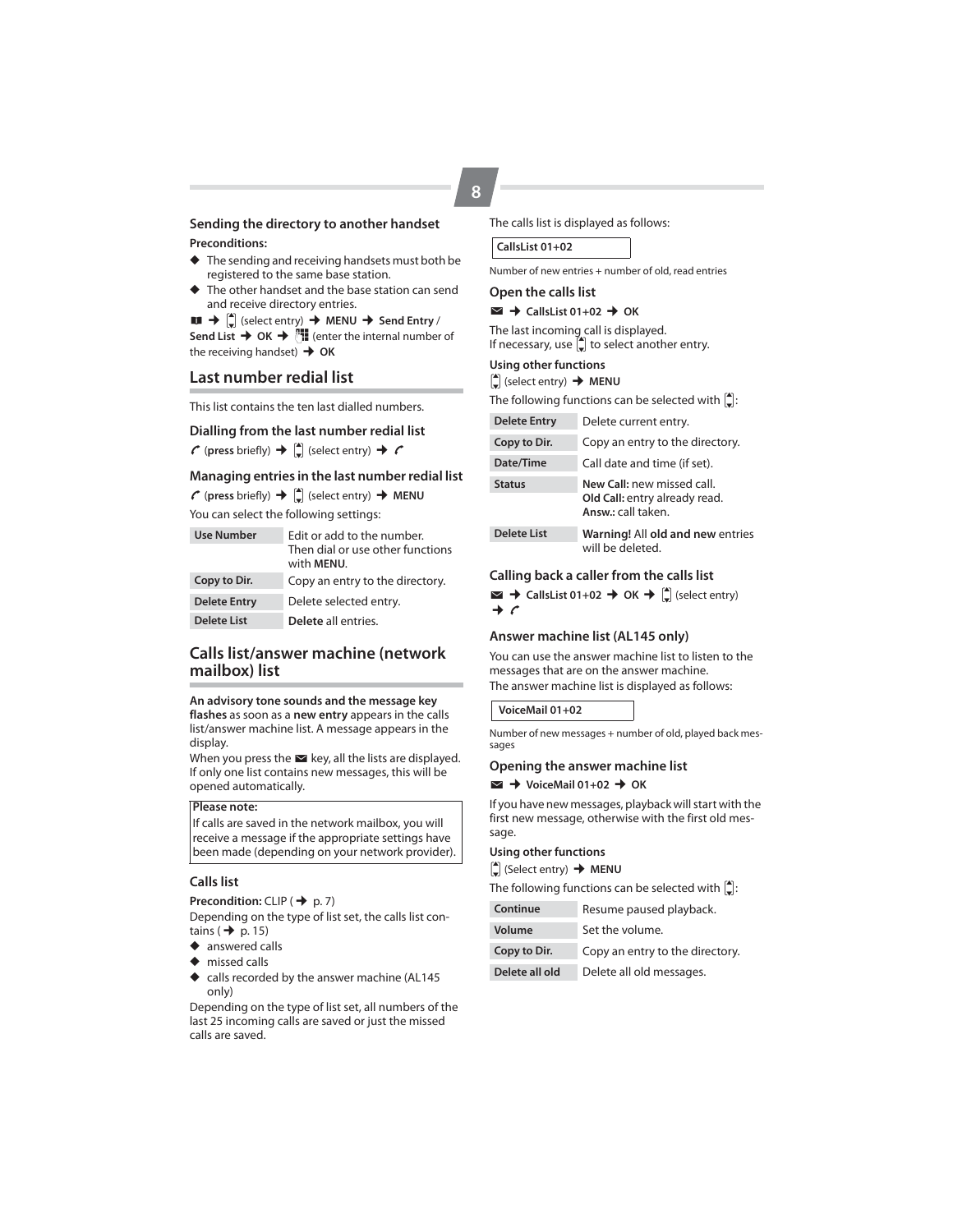# **Operating the answer machine (AL145)**

The answer machine is operated from the handset. The telephone is supplied with a pre-recorded announcement. You can only record your own announcement messages using the handset. This pre-recorded announcement is used if no personal announcement is available.

. The telephone is supplied with a pre-recorded announcement. You can only record your own announcement messages using the handset. This pre-recorded announcement is used if no personal announcement is available.

If the memory is full, the answer machine switches itself off automatically. It activates again automatically when you delete old messages.

#### **Activating/deactivating the answer machine**

**MENU → Voice Mail → OK → Answer Mach.** 

 $\rightarrow$  OK ( $\checkmark$  = on)

When you switch on the answer machine, the  $\infty$  icon appears in the display.

#### **Recording your own announcement**

#### **MENU → Voice Mail → OK → Announcements**  $\rightarrow$  OK  $\rightarrow$  Rec announce  $\rightarrow$  OK  $\rightarrow$  Speak after OK  $\rightarrow$  OK

You hear the ready tone (short tone). Now speak your announcement (at least 3 sec.). Press **OK** to confirm or press  $\widehat{\circ}$  or  $\triangleright$  to reject your recording. After recording, the announcement is played back for you to check.

#### **Please note:**

Recording ends automatically when the max. recording time of 170 seconds is reached or if there is a break in speaking of more than 2 seconds.

#### **Playing back or deleting announcements**

See Menu tree  $\rightarrow$  p. 14.

#### **Playing/deleting messages**

Open the answer machine list to play back messages.

#### **Stopping and controlling playback**

During message playback:

- 2 Stop playback. Press 2 again to resume.
- $\left| \begin{matrix} 4 \\ 1 \end{matrix} \right|$  Go to the start of the current message.
- $2 \times \begin{bmatrix} A \\ C \end{bmatrix}$  Skip to the previous message.
- $\Box$  Skip to the next message.
- $2 \times \Box$  Skip to the next message but one.

#### **Deleting individual messages**

While playback is paused, press the  $\textsf{4C}$  display key.

## **Deleting all old messages**

During playback or pause: **MENU → Delete all old → OK (Confirm the security** prompt)

#### **Picking up a call from the answer machine**

You can still accept a call while the answer machine is recording the message by pressing  $\mathcal C$ . Recording stops and you can speak to the caller.

#### **Setting up the answer machine**

The answer machine has already been preset at the factory. Make individual settings using the handset. Details on how to set a delay time, after which the answer machine is to answer a call, as well as details on how to set the recording length and activate call screening during the recording, are available from the Menu tree  $\rightarrow$  p. 14.

## **Assigning key 1 for fast access to the answer machine (network mailbox)**

Simply press and **hold** key 1 on the handset and you will be connected directly to the answer machine (network mailbox).

See Menu tree  $\rightarrow$  p. 14.

## **Remote operation when on the move**

You can check and activate your answer machine from any other telephone (hotel, pay phone etc.).

#### **Preconditions:**

- You have set a system PIN other than 0000  $\rightarrow$  p. 15.
- The phone you are using for remote operation has touch tone dialling (DTMF), i.e. you hear different tones when you press the keys.

### **Calling the answer machine and playing back messages**

 $\mathbb{F}_\bullet$  (Dial your own number)  $\rightarrow$  while listening to your announcement: press the  $\boxed{9}$  key and enter the system PIN

The following keys are used for operation:

- $\boxed{1}$  Go to the start of the current message. Press twice to go back to the previous message.
- **2** Stop playback. Press again to resume.
- 3 Skip to next message.
- <sup>0</sup> Delete current message.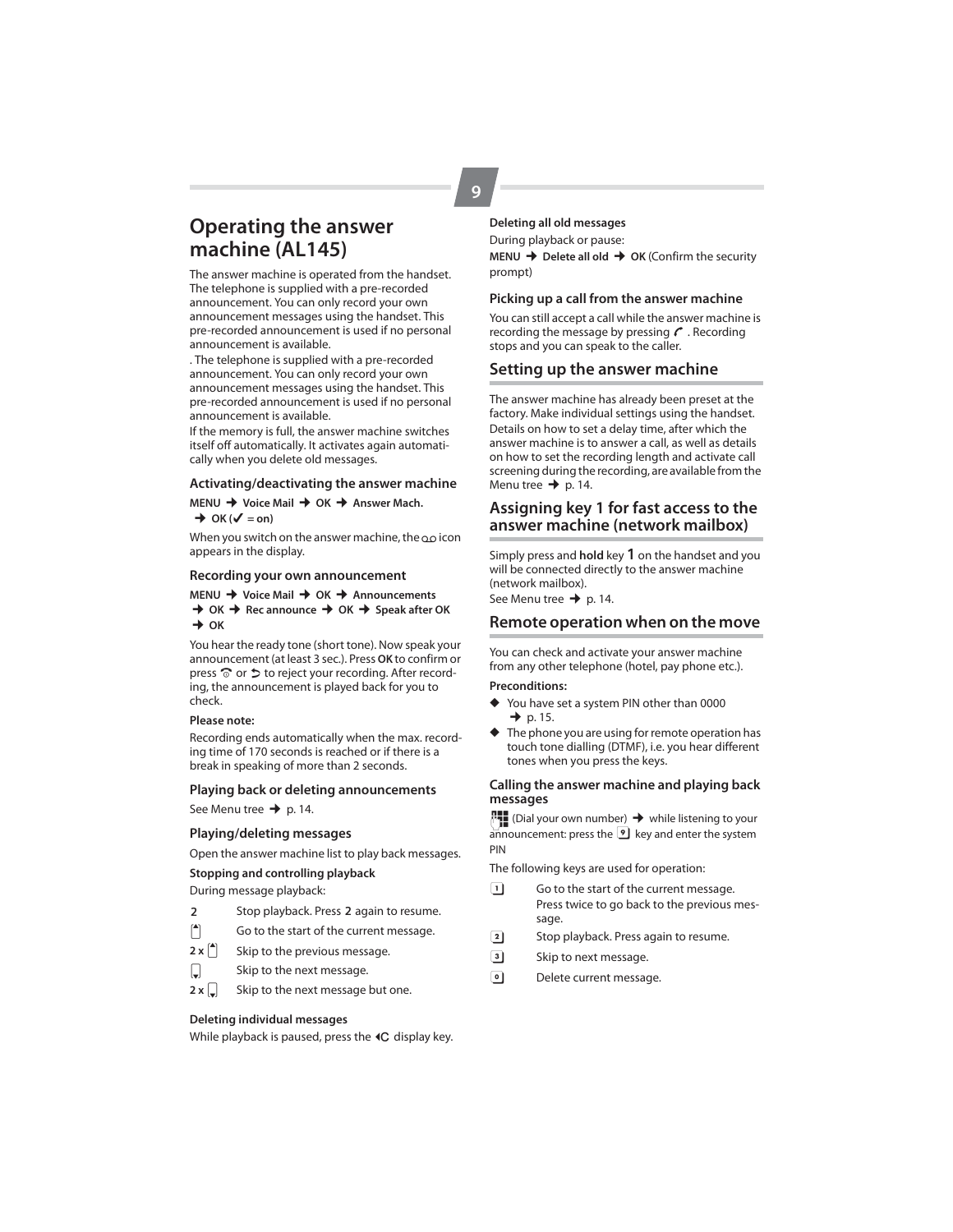## **Activating the answer machine**

~(Enter your own number and allow the phone to ring  $\overline{u}$  until you hear the message: "Please enter PIN")  $\rightarrow$   $\overline{u}$ . enter system PIN

Your answer machine is activated. It tells you how much memory time is left. The messages are now played back. The answer machine cannot be deactivated remotely.

# **Locating a handset ("paging")**

You can locate your handset using the base station.

- ◆ **Briefly** press the registration/paging key on the base station ( $\rightarrow$  p. 1).
- ◆ All handsets will ring simultaneously ("paging"), even if the ringer tones are deactivated.

**End paging: briefly** press the register/paging key on the base station ( $\rightarrow$  p. 1) or the talk key  $\sim$  on a handset.

# **Registering handsets**

You can register up to four handsets to your base station (Gigaset AL14H) recommended).

**Each** additional handset must be registered on the base station in order for it to work properly!

### **1. On the handset**

**MENU → Settings → OK → Handset → OK** 

**→ Register HS →** Enter the system PIN of the base station (default is 0000)  $\rightarrow$  OK.

**Registering flashes in the display**.

### **2. On the base station**

within **60 sec.** of entering the system PIN, press and hold the registration/paging key ( $\rightarrow$  p. 1) (min. 3 sec.).

Registration takes approx. 1 minute.

Handsets are assigned the lowest available internal number (1-4). If the internal numbers 1–4 are already assigned to other devices, the number 4 will be overwritten.

# **De-registering handsets**

Handsets can only be de-registered by resetting the base station to its default settings. **This will also reset every other setting** → p. 11.

If you have **only** registered handsets for other GAPcompatible devices, these can only be de-registered with a **hardware reset →** p. 11.

# **Using several handsets**

## **Making internal calls**

Internal calls are free calls to other handsets that are registered to the same base station.

To make a call to other handsets, press

- $\blacklozenge$  **INT**  $\blacktriangleright$   $\lbrack \cdot \rbrack$  (1...4, enter internal number of the handset) ¢**OK**, the handset is called **or**
- **INT**  $\rightarrow$  star key  $*\triangle \rightarrow OK$ , all handsets are called.

When a participant answers you can speak to them. To end the call, press  $\hat{\infty}$ .

## **Internal consultation call/connecting a call**

You are in conversation with an **external** participant. Press the **INT** key and call one or all handsets. The external participant hears the hold music.

- Before the internal participant has answered, press the end call key  $\widehat{\bullet}$ ; the call is diverted to the participant who answers the call.
- After the internal participant has answered, you can talk to him. Press the end call key  $\widehat{\circ}$ ; the call is diverted, **or** press the display key ; you are reconnected to the external participant.

#### **Listening in to an external call**

You are conducting an external call. An internal participant can listen in on this call and take part in the conversation (conference).

**Precondition:** The **Listening in** function must be activated.

### **Activating/deactivating listening in**

**MENU** ¢ **Settings** ¢ **OK** ¢ **Base** ¢ **OK**  $\rightarrow$  Listening in  $\rightarrow$  OK ( $\sqrt{ }$  = on)

### **Internal listening in (conference)**

You want to listen in to an existing external call. Briefly press and **hold** the  $\mathcal C$  key. You can listen in to the call. All participants hear a signal tone. To end: press the end call key  $\widehat{\infty}$ . All participants hear a signal tone.

If the **first** internal participant presses the end call key  $\odot$ , the handset that has "listened in" remains connected to the external participant.

# **Setting the alarm clock**

#### **Activating/deactivating the alarm clock**

**MENU → Alarm Clock → OK → Activation**  $\rightarrow$  OK ( $\sqrt{}$  = on)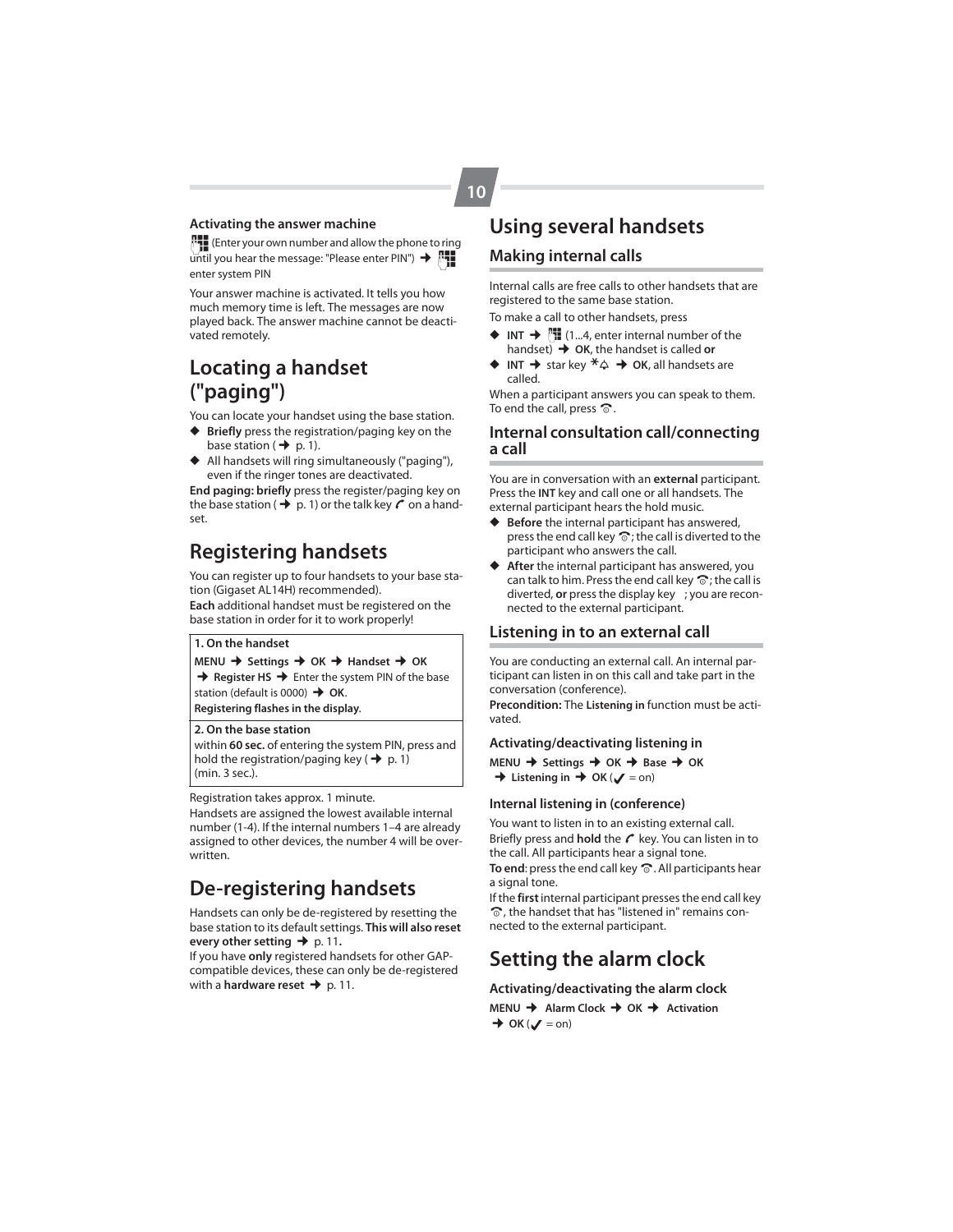#### **When activated**:

 $\rightarrow$  Set the wake-up time  $\rightarrow$  OK

When the alarm clock rings, press any key to switch it off for 24 hours. If the alarm clock is set, the wake-up icon  $\bigcirc$  will appear on the screen and the wake-up time will be displayed instead of the date.

#### **Setting the wake-up time**

**MENU** ¢ **Alarm Clock** ¢ **OK** ¢ **Wake-up time**   $\rightarrow$  OK

Enter the wake-up time in hours and minutes, then press **OK**.

# **Phone settings**

For details on how to make audio settings, see Menu tree  $\rightarrow$  p. 14.

For details on how to set the system PIN on the base station, see the Menu tree  $\rightarrow$  p. 15.

## **Changing the display language**

### **MENU → Settings → OK → Handset → OK**

 $\rightarrow$  **Language**  $\rightarrow$  **OK**  $\rightarrow$  **select the language**  $\rightarrow$  **OK** The current language is indicated by  $\sqrt{\ }$ .

If you accidentally choose a language you do not understand:

**MENU → 421** (press the keys one after the other)

Select the correct language with  $\left| \right|$  and press OK.

## **Resetting the handset**

You can reset individual settings and changes that you have made. Entries in the directory, the calls list and the handset's registration to the base station will be retained.

**MENU** ¢ **Settings** ¢ **OK** ¢ **Handset** ¢ **OK**  $→$  Reset Handset  $→$  OK

Cancel the reset with  $\widehat{\infty}$ .

## **Restoring the base station to the factory settings**

When restoring factory settings:

- ◆ All handsets are de-registered
- ◆ Individual settings are reset
- ◆ All lists are deleted

◆ The system PIN is reset to the original code **0000** Only the date and time are retained.

### **Software reset**

**MENU** ¢ **Settings** ¢ **OK** ¢ **Base** ¢ **OK**  $→$  Base Reset  $→$  OK

#### **Hardware reset**

Disconnect the power cord from the base station. Hold down the registration/paging key ( $\rightarrow$  p. 1) on the base station while reconnecting the power cable to the base station. Release the key after approximately 5 seconds.

### **Repeater mode**

**11**

With a repeater you can increase the range of your base station. You will need to activate repeater mode  $(\rightarrow$  p. 15). Repeater mode and Eco mode or Eco mode+ ( $\rightarrow$  p. 1) cancel each other out.

# **Operating the base station on the PABX**

The following settings are only necessary when your PABX requires them, see the user guide for your PABX. When entering the digits, enter them **slowly** one after the other.

#### **Changing the dialling mode**

**MENU**  $\rightarrow$  **4 3 9 1 1**  $\rightarrow$  **The number for the set dial**ling mode flashes: **0** = touch tone dialling (DTMF); **1** = dial pulsing (DP) → enter number → OK.

## **Setting recall**

**MENU**  $\rightarrow$  **4 3 9 1 2**  $\rightarrow$  **The number for the current** recall flashes: **0** = 80 ms; **1** = 100 ms; **2** = 120 ms;  $3 = 400$  ms;  $4 = 250$  ms;  $5 = 300$  ms;  $6 = 600$  ms;  $7 = 800$  ms  $\rightarrow$  enter number  $\rightarrow$  OK.

#### **Changing pause after line seizure**

You can set the length of the pause inserted between pressing the talk key  $\mathcal C$  and sending the phone number.

**MENU**  $\rightarrow$  **4 3 9 1 9**  $\rightarrow$  **The number for the current** pause length flashes: **1** = 1 sec.; **2** = 3 sec.; **3** = 7 sec.  $\rightarrow$  enter number  $\rightarrow$  OK.

#### **Changing the pause after the recall key**

**MENU**  $\rightarrow$  **4 3 9 1 4**  $\rightarrow$  **The number for the current** pause length flashes: **1** = 800 ms; **2** = 1600 ms; **3** = 3200  $ms \rightarrow$  enter number  $\rightarrow$  OK.

# **Appendix**

## **Entering letters/characters**

Press the relevant key the number of times indicated. **Briefly** press the hash key  $\#T^{\circ}$  to switch from "Abc" to "123" mode, from "123" to "abc"mode and from "abc" to "Abc" mode.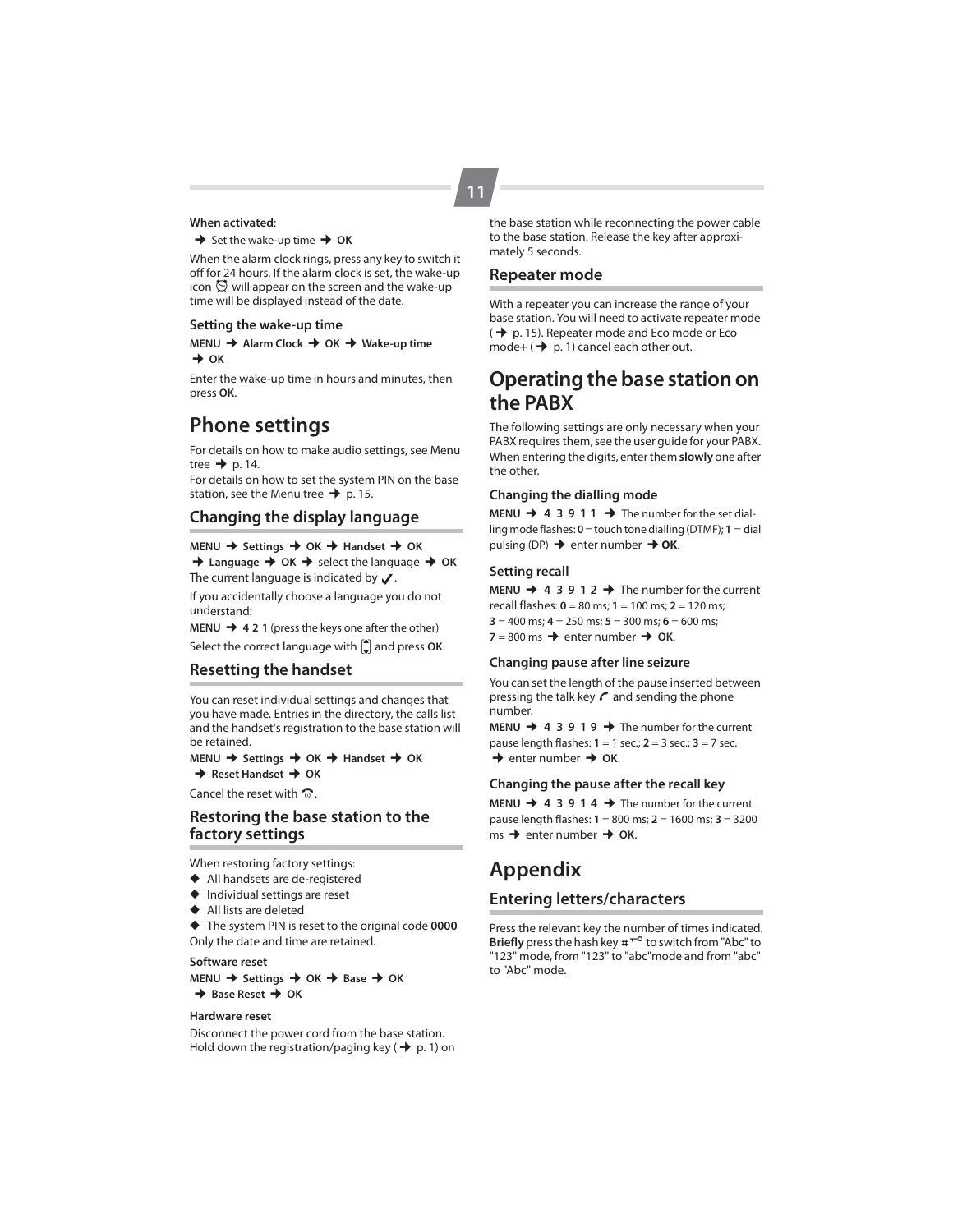### **Standard characters**

|                            | 1x         |                   | $2x$ $3x$ |    | $4x$ 5x  |           |          |         |   | 6x 7x 8x 9x 10x 11x 12x 13x 14x |              |          |        |   |
|----------------------------|------------|-------------------|-----------|----|----------|-----------|----------|---------|---|---------------------------------|--------------|----------|--------|---|
| 1                          | $\Box$     | 1                 | £         | \$ | ¥        | ¤         |          |         |   |                                 |              |          |        |   |
| $\overline{2}$             | a          | b                 | C         | 2  | ä        | á         | à        | â       | ã | ç                               |              |          |        |   |
| 3                          | d          | e                 | f         | 3  | ë        | é         | è        | ê       |   |                                 |              |          |        |   |
| 4                          | g          | h                 | i         | 4  | ï        | í         | ì        | î       |   |                                 |              |          |        |   |
| 5                          | j          | k                 | I         | 5  |          |           |          |         |   |                                 |              |          |        |   |
| 6                          | m          | n                 | o         | 6  | ö        | ñ         | ó        | ò       | ô | Õ                               |              |          |        |   |
| 7                          | р          | q                 | r         | S  | 7        | ß         |          |         |   |                                 |              |          |        |   |
| 8                          | t          | u                 | v         | 8  | ü        | ú         | ù        | û       |   |                                 |              |          |        |   |
| 9                          | W          | X                 | У         | Z  | 9        | ÿ         | ý        | æ       | ø | å                               |              |          |        |   |
| 0                          |            | $\mathbf{r}$      | ?         | ļ  | $\Omega$ | $\ddot{}$ | ۰        | ٠<br>ä, | i | i                               | $\mathbf{u}$ | $\prime$ | ٠<br>ı | - |
| $\overline{\ast}_{\Delta}$ | ⋇          |                   |           |    | $\,<$    | $=$       | $\rm{>}$ | %       |   |                                 |              |          |        |   |
| ۰O<br>т<br>#               | Abc<br>123 | $\frac{123}{abc}$ | #         | @  |          | &         | ş        |         |   |                                 |              |          |        |   |
| 1) Space                   |            |                   |           |    |          |           |          |         |   |                                 |              |          |        |   |

**Specifications**

#### **Recommended batteries**

Nickel-metal-hydride (NiMH) V30145-K1310-X383 (Valid at the time of going to press) The handset is supplied with recommended batteries.

#### **Base station power consumption**

|                                                                                | AL140                  | AL145                  |
|--------------------------------------------------------------------------------|------------------------|------------------------|
| In standby mode<br>- Handset in base station<br>- Handset outside base station | ca. 1.0 W<br>ca. 0.8 W | ca. 1.2 W<br>ca. 1.0 W |
| During a call                                                                  | ca. 1.0 W              | ca. 1.2 W              |

### **General specifications**

| <b>DECT</b> standard                            | is supported                                                                    |
|-------------------------------------------------|---------------------------------------------------------------------------------|
| <b>GAP</b> standard                             | is supported<br>(the Gigaset handset ope-<br>rates only with a Gigaset<br>base) |
| Range                                           | up to 300 m outdoors<br>up to 50 m indoors                                      |
| Base station power supply                       | 230 V ~/50 Hz                                                                   |
| <b>Environmental conditions</b><br>in operation | +5 °C to +45 °C, 20% to<br>75% relative humidity                                |

## **Questions and answers**

If you have any queries about the use of your telephone, visit our website at

www.gigaset.com/customercare

for 24-hour support. The table below contains a list of common problems and possible solutions.

| Problem                                                                                          | Cause                                                                                                                                       | Solution                                                                                                                                                                                          |  |  |
|--------------------------------------------------------------------------------------------------|---------------------------------------------------------------------------------------------------------------------------------------------|---------------------------------------------------------------------------------------------------------------------------------------------------------------------------------------------------|--|--|
| Nothing<br>appears in<br>the display.                                                            | The handset is not<br>switched on.<br>The batteries are<br>flat.                                                                            | Press the end call<br>key $\widehat{\circ}$ for approx.<br>5 seconds or place the<br>handset in the base<br>station.<br>Charge or replace the<br>batteries.                                       |  |  |
| No wireless<br>connection<br>to the base sta-<br>tion,<br><b>Base flashes in</b><br>the display. | The handset is out-<br>side the range of<br>the base station.<br>The handset is not<br>registered.<br>The base station is<br>not turned on. | Move the handset<br>closer to the base<br>station.<br>Register the handset<br>$\rightarrow$ p. 10.<br>Check the mains con-<br>nector on the base sta-<br>tion $\rightarrow$ p. 3.                 |  |  |
| You cannot<br>hear a ringer/<br>dialling tone<br>from the fixed<br>line network.                 | The phone cord<br>supplied has not<br>been used or has<br>been replaced by a<br>new cord with the<br>wrong jack con-<br>nections.           | Please always use the<br>phone cord supplied or<br>ensure that the<br>pin connections are<br>correct when purchas-<br>ing from a retailer:<br>3-4 assignment of<br>telephone leads/<br>FURO CTR37 |  |  |
| Error tone<br>sounds after<br>system PIN<br>prompt.<br>PIN forgotten.                            | The system PIN you<br>have entered is<br>incorrect.                                                                                         | Reset the system PIN to<br>the default 0000<br>$\rightarrow$ p. 11.<br>All handsets are<br>de-registered. All set-<br>tings are reset. All lists<br>are deleted.                                  |  |  |

## **Service (Customer Care)**

We offer you support that is fast and tailored to your specific needs!

Our Online Support on the Internet can be reached any time from anywhere.

#### www.gigaset.com/customercare

It provides you with 24/7 support for all our products. It also provides a list of FAQs and answers plus user guides and current software updates (if available for the product) for you to download.

You will also find frequently asked questions and answers in the appendix of this user guide.

For personal advice on our range of products and assistance with repairs or guarantee/warranty claims you can contact us on:

### **UK helpdesk: 0 84 53 67 08 12.**

Please have your proof of purchase ready when calling with regard to guarantee/warranty claims.

Replacement or repair services are not offered in countries where our product is not sold by authorised dealers.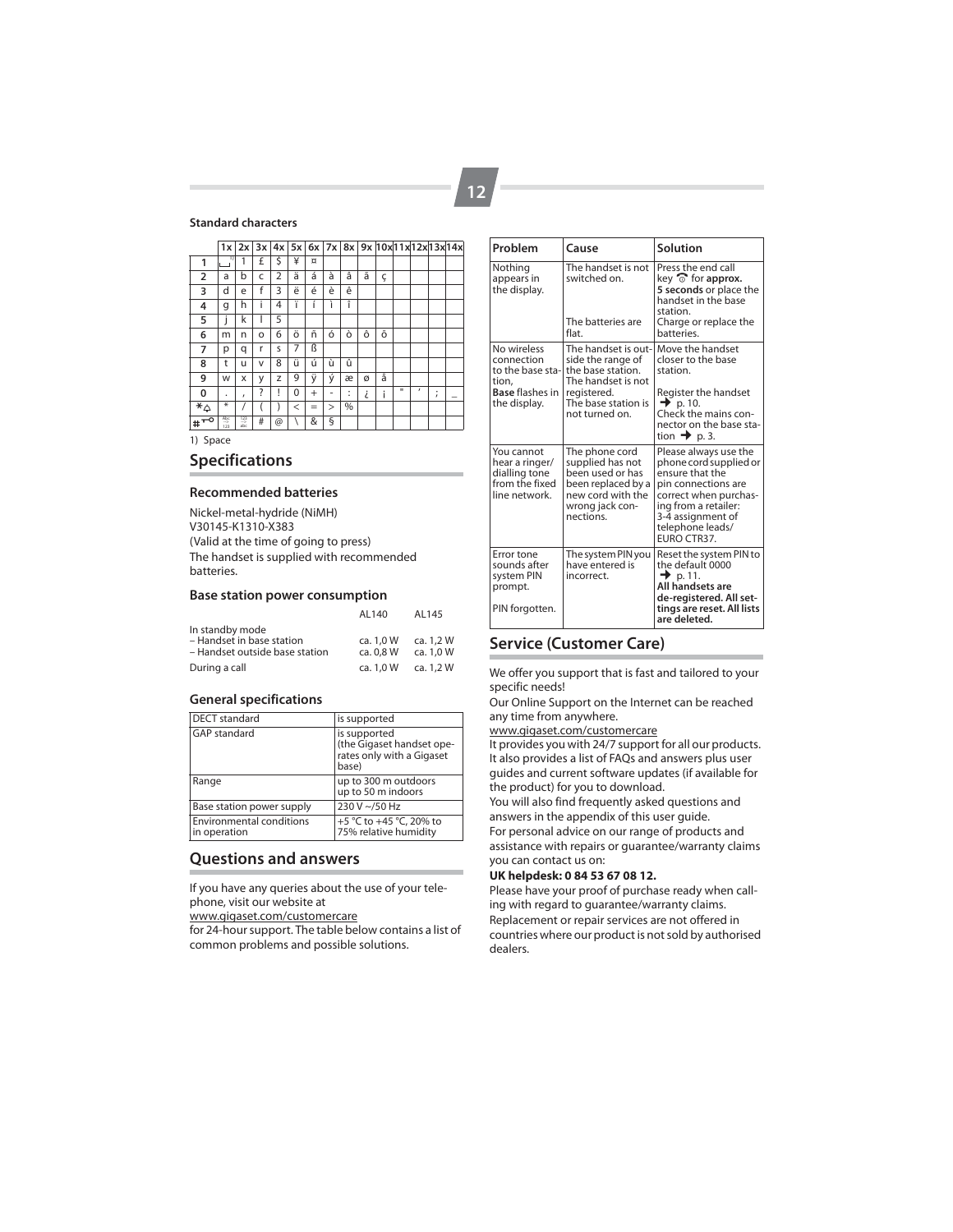## **Authorisation**

This device is intended for analogue phone lines in the UK.

Country-specific requirements have been taken into consideration.

We, Gigaset Communications GmbH, declare that this device meets the essential requirements and other relevant regulations laid down in Directive 1999/5/EC.

A copy of the 1999/5/EC Declaration of Conformity is available at this Internet address: www.gigaset.com/docs.

# $\epsilon$ 0682

## **Guarantee Certificate United Kingdom**

Without prejudice to any claim the user (customer) may have in relation to the dealer or retailer, the customer shall be granted a manufacturer's Guarantee under the conditions set out below:

- ◆ In the case of new devices and their components exhibiting defects resulting from manufacturing and/or material faults within 24 months of purchase, Gigaset Communications shall, at its own option and free of charge, either replace the device with another device reflecting the current state of the art, or repair the said device. In respect of parts subject to wear and tear (including but not limited to, batteries, keypads, casing), this warranty shall be valid for six months from the date of purchase.
- ◆ This Guarantee shall be invalid if the device defect is attributable to improper treatment and/or failure to comply with information contained in the user guides.
- ◆ This Guarantee shall not apply to or extend to services performed by the authorised dealer or the customer themselves (e. g. installation, configuration, software downloads). User guides and any software supplied on a separate data medium shall be excluded from the Guarantee.
- ◆ The purchase receipt, together with the date of purchase, shall be required as evidence for invoking the Guarantee. Claims under the Guarantee must be submitted within two months of the Guarantee default becoming evident.
- ◆ Ownership of devices or components replaced by and returned to Gigaset Communications shall vest in Gigaset Communications.
- ◆ This Guarantee shall apply to new devices purchased in the European Union. For Products sold in the United Kingdom the Guarantee is issued by: Gigaset Communications UK Limited, Faraday House, Sir William Siemens Square, Frimley, Camberley, Surrey, GU16 8QD.
- Any other claims resulting out of or in connection with the device shall be excluded from this Guarantee. Nothing in this Guarantee shall attempt to limit or exclude a Customers Statutory Rights, nor the manufacturer's liability for death or personal injury resulting from its negligence.
- ◆ The duration of the Guarantee shall not be extended by services rendered under the terms of the Guarantee.
- Insofar as no Guarantee default exists, Gigaset Communications reserves the right to charge the customer for replacement or repair.
- The above provisions does not imply a change in the burden of proof to the detriment of the customer.

To invoke this Guarantee, please contact the Gigaset Communications telephone service. The relevant number is to be found in the accompanying user guide.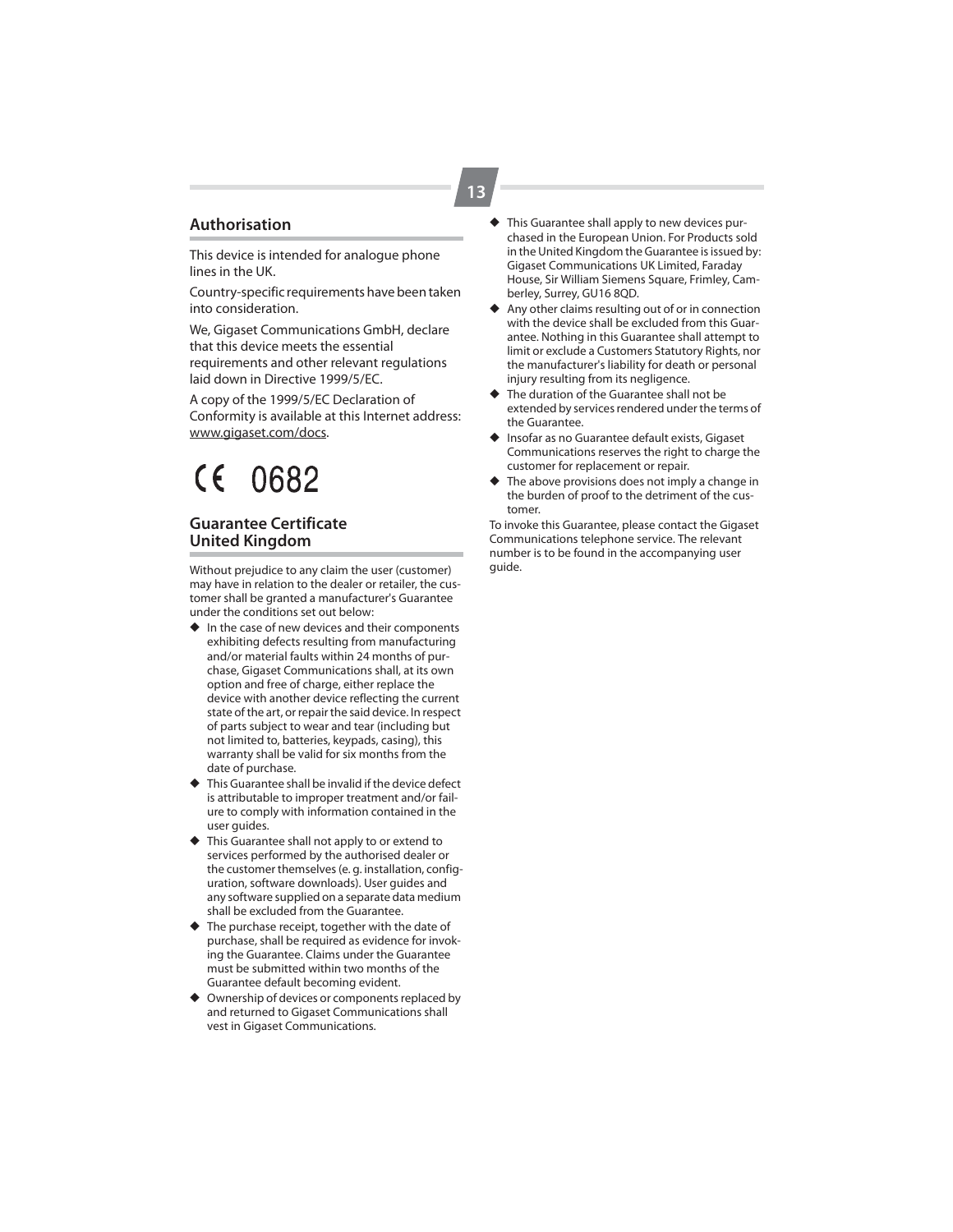# **Menu tree**

Your phone has an extensive range of features. These are offered in the form of menus.

To select a function while the phone is in **idle status**, press **MENU** (open menu), use the  $\left[\begin{matrix} A \\ C \end{matrix}\right]$  and  $\left[\begin{matrix} C \\ F \end{matrix}\right]$  keys to scroll to the function you require and press **OK** to confirm.

To return to idle status: press and hold the  $\,\heartsuit\,$  key. As an alternative to selecting functions using the  $\left[\begin{matrix} \bullet \end{matrix}\right]$  and  $\left[\begin{matrix} \circ \end{matrix}\right]$  buttons, you can also enter the digit combination that is in front of the function in the menu tree. For setting the time and date, for example:  $MENU + 41 + OK$ 

## **1 Alarm Clock**

| 1-1 Activation   | Activating/deactivating the alarm clock |
|------------------|-----------------------------------------|
| 1-2 Wake-up time | Input format: HHMM                      |

| 2       | <b>Audio Settings</b> |                               |             |                                  |                                                     |                    |  |  |  |
|---------|-----------------------|-------------------------------|-------------|----------------------------------|-----------------------------------------------------|--------------------|--|--|--|
| $2 - 1$ | Handset Volume        | Can be set to one of 3 levels |             |                                  |                                                     |                    |  |  |  |
| $2 - 2$ | Ringer Volume         |                               |             | 5 levels + "crescendo" available |                                                     |                    |  |  |  |
| $2 - 3$ | <b>Ringer Melody</b>  |                               | $2 - 3 - 1$ | <b>External Calls</b>            | 10 ringer tones available for external calls        |                    |  |  |  |
|         |                       |                               | $2 - 3 - 2$ | Internal Calls                   | 10 ringer tones available for internal calls        |                    |  |  |  |
|         |                       |                               | $2 - 3 - 3$ | Alarm Clock                      | 10 ringer tones available for alarm clock           |                    |  |  |  |
| $2 - 4$ | Advis, Tones          | During a conversation         |             |                                  |                                                     |                    |  |  |  |
| $2 - 5$ | <b>Battery Low</b>    |                               | $2 - 5 - 1$ | Off                              | Warning tone to indicate<br>battery is almost flat: | never              |  |  |  |
|         |                       |                               | $2 - 5 - 2$ | On                               |                                                     | always             |  |  |  |
|         |                       |                               | $2 - 5 - 3$ | During Call                      |                                                     | only during a call |  |  |  |

#### **3 Voice Mail**

| $3 - 1$ | Set Key 1<br>(all devices)               |  | $3 - 1 - 1$ | Netw. Mailbx                               | Assign key 1 with network mailbox and enter the network mailbox<br>number (in idle status, press and hold key 1 to dial).<br>Netw. Mailbx: your network provider's answer machine; must be<br>requested separately. The network mailbox list can be displayed if your<br>network provider supports this function and if key 1 has been<br>assigned with the network mailbox. |  |  |  |
|---------|------------------------------------------|--|-------------|--------------------------------------------|------------------------------------------------------------------------------------------------------------------------------------------------------------------------------------------------------------------------------------------------------------------------------------------------------------------------------------------------------------------------------|--|--|--|
|         | (Devices<br>with answer<br>machine only) |  | $3 - 1 - 2$ | Answer Mach.                               | Assign key 1 with answer machine<br>(in idle status, press and hold to dial).                                                                                                                                                                                                                                                                                                |  |  |  |
| $3-2$   | Answer Mach.                             |  |             | Activating/deactivating the answer machine |                                                                                                                                                                                                                                                                                                                                                                              |  |  |  |
| $3 - 3$ | Call Screening                           |  |             |                                            |                                                                                                                                                                                                                                                                                                                                                                              |  |  |  |
|         |                                          |  | $3 - 3 - 2$ | Base                                       | You can use the loudspeaker on the base station to screen a message<br>that is being recorded.                                                                                                                                                                                                                                                                               |  |  |  |
| $3 - 4$ | Announcements                            |  | $3 - 4 - 1$ | Rec announce                               | $\rightarrow$ p.9                                                                                                                                                                                                                                                                                                                                                            |  |  |  |
|         |                                          |  | $3 - 4 - 2$ | Play announce                              | Play your announcement                                                                                                                                                                                                                                                                                                                                                       |  |  |  |
|         |                                          |  | $3 - 4 - 3$ | Del announce                               | Delete your announcement                                                                                                                                                                                                                                                                                                                                                     |  |  |  |
| $3 - 5$ | Message Length                           |  | $3 - 5 - 1$ | Maximum                                    | Do not limit the recording time for each call.                                                                                                                                                                                                                                                                                                                               |  |  |  |
|         |                                          |  | $3 - 5 - 2$ | 1 Minute                                   | Limit the recording time to 1 minute per call.                                                                                                                                                                                                                                                                                                                               |  |  |  |
|         |                                          |  | $3 - 5 - 3$ | 2 Minutes                                  | Limit the recording time to 2 minutes per call.                                                                                                                                                                                                                                                                                                                              |  |  |  |
|         |                                          |  | $3 - 5 - 4$ | 3 Minutes                                  | Limit the recording time to 3 minutes per call.                                                                                                                                                                                                                                                                                                                              |  |  |  |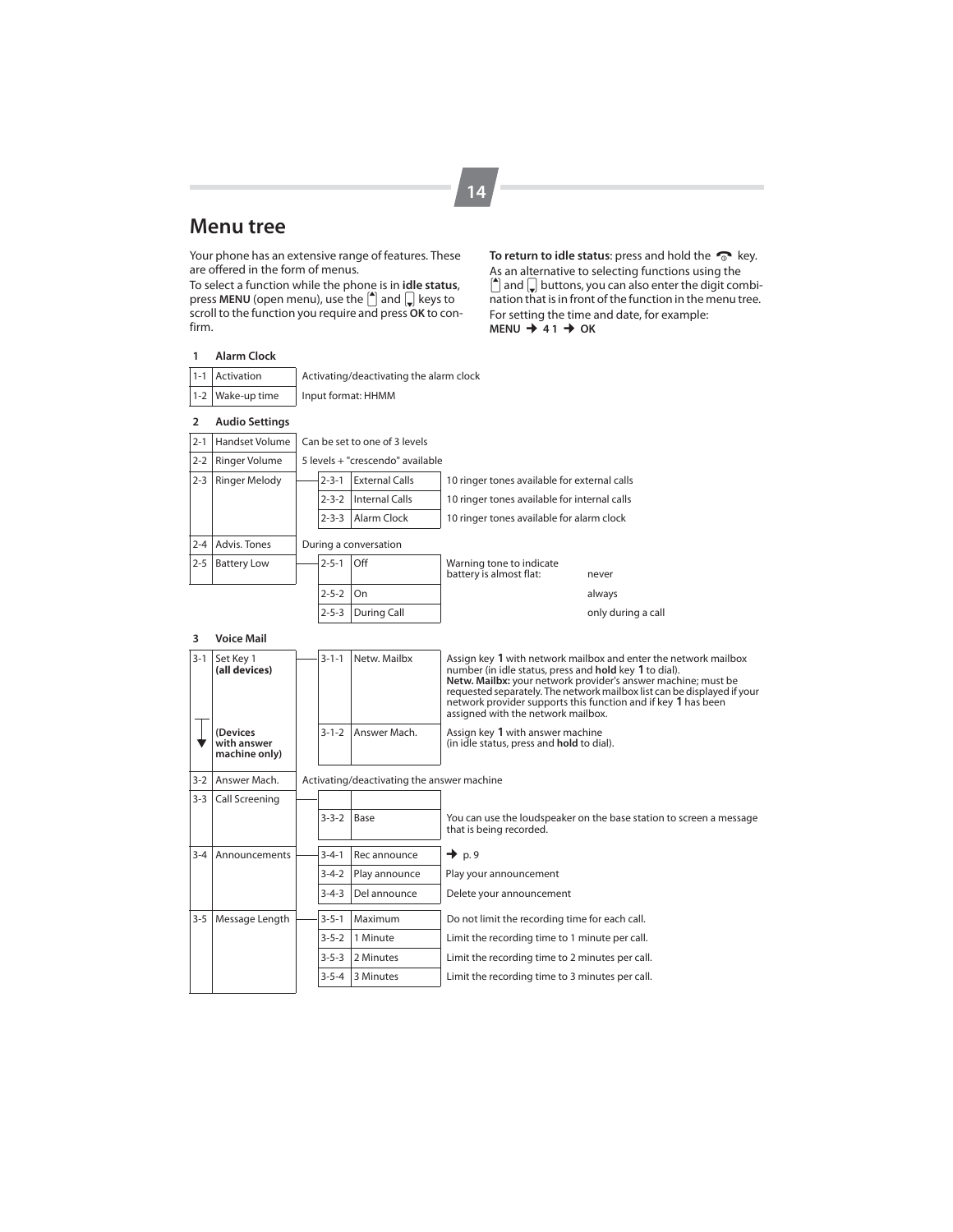| 3-6 Ring Delay |                |  | $3 - 6 - 1$ | Immediately                        | Call is answered immediately.                                                                                                                                                 |
|----------------|----------------|--|-------------|------------------------------------|-------------------------------------------------------------------------------------------------------------------------------------------------------------------------------|
|                |                |  |             | 3-6-2 10 sec                       | Call is answered after 10 seconds.                                                                                                                                            |
|                | $3-6-3$ 18 sec |  |             | Call is answered after 18 seconds. |                                                                                                                                                                               |
|                |                |  |             | $3-6-4$ 30 sec                     | Call is answered after 30 seconds.                                                                                                                                            |
|                |                |  | $3 - 6 - 5$ | Auto                               | If there are no new messages, the answer machine answers a call after<br>18 seconds. If new messages are present, the answer machine answers<br>a call after just 10 seconds. |

**15**

## **4 Settings**

| 4-1     | Date/Time | Enter date (DDMMYY format), then time (HHMM format) |             |                                       |                                              |                                                      |                                                   |                                                                                                         |  |  |
|---------|-----------|-----------------------------------------------------|-------------|---------------------------------------|----------------------------------------------|------------------------------------------------------|---------------------------------------------------|---------------------------------------------------------------------------------------------------------|--|--|
| $4 - 2$ | Handset   |                                                     | $4 - 2 - 1$ | Language                              | Set the display language $\rightarrow$ p. 11 |                                                      |                                                   |                                                                                                         |  |  |
|         |           |                                                     | $4 - 2 - 2$ | Auto Answer                           |                                              |                                                      |                                                   | Automatically activate/deactivate auto answer $\rightarrow$ p. 7                                        |  |  |
|         |           |                                                     | $4 - 2 - 3$ | <b>Register HS</b>                    |                                              |                                                      | Manually register the handset $\rightarrow$ p. 10 |                                                                                                         |  |  |
|         |           |                                                     | $4 - 2 - 4$ | <b>Reset Handset</b>                  | Reset the handset $\rightarrow$ p. 11        |                                                      |                                                   |                                                                                                         |  |  |
| $4 - 3$ | Base      |                                                     | $4 - 3 - 1$ | <b>Audio Settings</b><br>(AL145 only) |                                              | $4 - 3 - 1 - 1$                                      | Ringer Volume                                     | 5 level settings + "crescendo" + "off"                                                                  |  |  |
|         |           |                                                     |             |                                       |                                              |                                                      | 4-3-1-2 Ringer Melody                             | 10 selectable melodies                                                                                  |  |  |
|         |           |                                                     | $4 - 3 - 2$ | Call list type                        |                                              | $4 - 3 - 2 - 1$                                      | <b>Missed Calls</b>                               | $\rightarrow$ p.8                                                                                       |  |  |
|         |           |                                                     |             |                                       |                                              |                                                      | 4-3-2-2 All Calls                                 | $\rightarrow$ p. 8                                                                                      |  |  |
|         |           |                                                     | $4 - 3 - 3$ | <b>System PIN</b>                     |                                              | Change system PIN (default is 0000)                  |                                                   |                                                                                                         |  |  |
|         |           |                                                     | $4 - 3 - 4$ | <b>Base Reset</b>                     | Restore factory settings $\rightarrow$ p. 11 |                                                      |                                                   |                                                                                                         |  |  |
|         |           |                                                     | $4 - 3 - 5$ | Additional                            |                                              | $4 - 3 - 5 - 1$                                      | Repeater                                          | Activating/deactivating $\rightarrow$ p. 11                                                             |  |  |
|         |           |                                                     |             |                                       |                                              |                                                      | 4-3-5-2 Eco Mode+                                 | Activating/deactivating $\rightarrow$ p. 1                                                              |  |  |
|         |           |                                                     |             |                                       |                                              |                                                      | 4-3-5-3 Eco Mode                                  | Activating/deactivating $\rightarrow$ p. 1                                                              |  |  |
|         |           |                                                     | $4 - 3 - 6$ | Listening in                          |                                              | Activate/deactivate the function $\rightarrow$ p. 10 |                                                   |                                                                                                         |  |  |
|         |           |                                                     | $4 - 3 - 7$ | Preselection                          |                                              |                                                      | 4-3-7-1 Presel, Number                            | Network provider dialling code,<br>should be inserted automatically<br>before the dialled phone number. |  |  |
|         |           |                                                     |             |                                       |                                              | $4 - 3 - 7 - 2$                                      | <b>With Preselect</b>                             | First digits of the dialling codes,<br>should be dialled with preselection.                             |  |  |
|         |           |                                                     |             |                                       |                                              | $4 - 3 - 7 - 3$                                      | <b>Without Presel</b>                             | First digits of dialling codes, should be<br>dialled without preselection.                              |  |  |